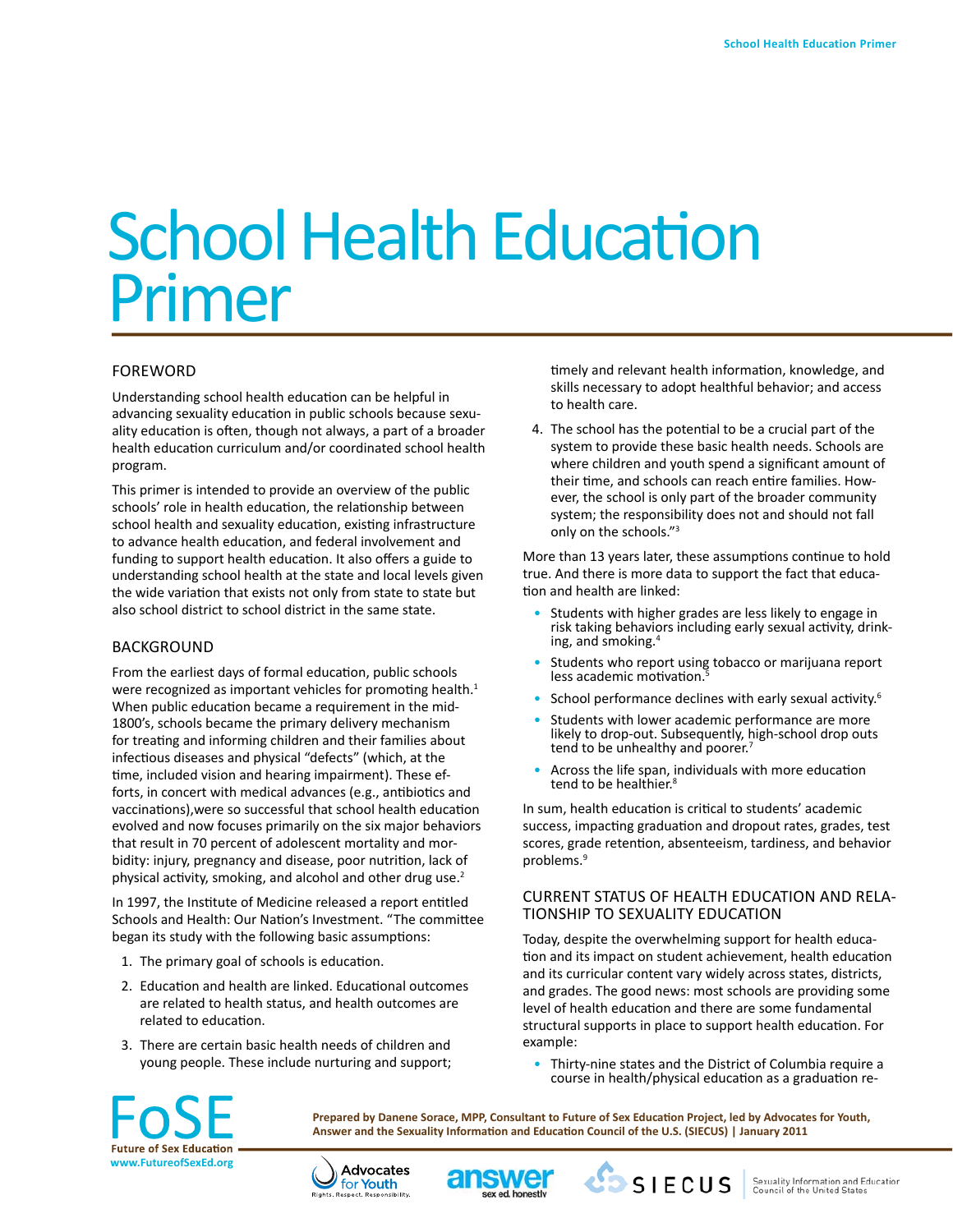quirement. (Seven additional states leave decisions about graduation requirements to local school districts. Arizona, Oklahoma, Wyoming and South Dakota do not require health/physical education as a graduation requirement.)<sup>10</sup>

- Nearly 75 percent of states require districts to follow national or state health education standards
- Ninety-four percent of states had a person that coordi- nates school health
- Almost 20 percent of states require elementary students to be tested on health topics and almost 22 percent of states require middle and high school students to be tested
- Sixty percent of schools require health education in 5th grade – the highest percentage across K-12 grade levels. In 10th grade, only 25 percent of schools require health education and in 12th grade only 8.5 percent
- Seventy-three percent of districts have one or more school health councils which assist the district in developing school policies, coordinating health education, etc.<sup>11</sup>

The bad news: there are no national data about how well the existing policies and programs are being implemented or the extent to which health education is happening. For example, there is no information about how many instructional minutes are devoted to health education by grade, what topics are being covered, or how much time is spent on each topic.

Coordinated School Health: Ideally, health education is part of a coordinated school health program. A coordinated school health program (CSHP) as defined by the Centers for Disease Control and Prevention, Division of Adolescent and School Health (CDC-DASH), generally consists of eight elements:

- 1. Health Education
- 2. Physical Education
- 3. Health Services
- 4. Nutrition Services
- 5. Counseling, Psychological and Social Services
- 6. Healthy School Environment
- 7. Health Promotion for Staff
- 8. Family/Community Involvement

Health education encompasses a broad range of topics including sexuality education/family life education; alcohol and other drugs; community and environmental health; injury

prevention; mental and emotional health; nutrition; personal and consumer health; physical activity; and tobacco.

In 1995, the Joint Committee for National School Health Education Standards released its first set of national standards which were revised and updated in 2007. Comprised of representatives from the American Public Health Association, American School Health Association, Association for the Advancement of Health Education, and the Society of State Directors of Health, Physical Education and Recreation, the effort was led by the American Cancer Society.

The National Health Education Standards (NHES) are largely focused on skill development and drive the development of curriculum over the pre-K-12 life of a child by introducing and revisiting concepts with increasing depth and complexity as is age appropriate. "For each standard there are performance indicators to help educators determine the knowledge and skills that students should possess by the end of grades 2, 5, 8, and 12.

**Standard 1**: Students will comprehend concepts related to health promotion and disease prevention to enhance health.

**Standard 2**: Students will analyze the influence of family, peers, culture, media, technology and other factors on health behaviors.

**Standard 3**: Students will demonstrate the ability to access valid health information and health-promoting products and services.

**Standard 4:** Students will demonstrate the ability to use interpersonal communication skills to enhance health and avoid or reduce health risks.

**Standard 5**: Students will demonstrate the ability to use decision-making skills to enhance health.

**Standard 6**: Students will demonstrate the ability to use goal-setting to enhance health.

**Standard 7**: Students will demonstrate the ability to practice health-enhancing behaviors and avoid or reduce health risks.

**Standard 8**: Students will demonstrate the ability to advocate for personal, family, and community health."12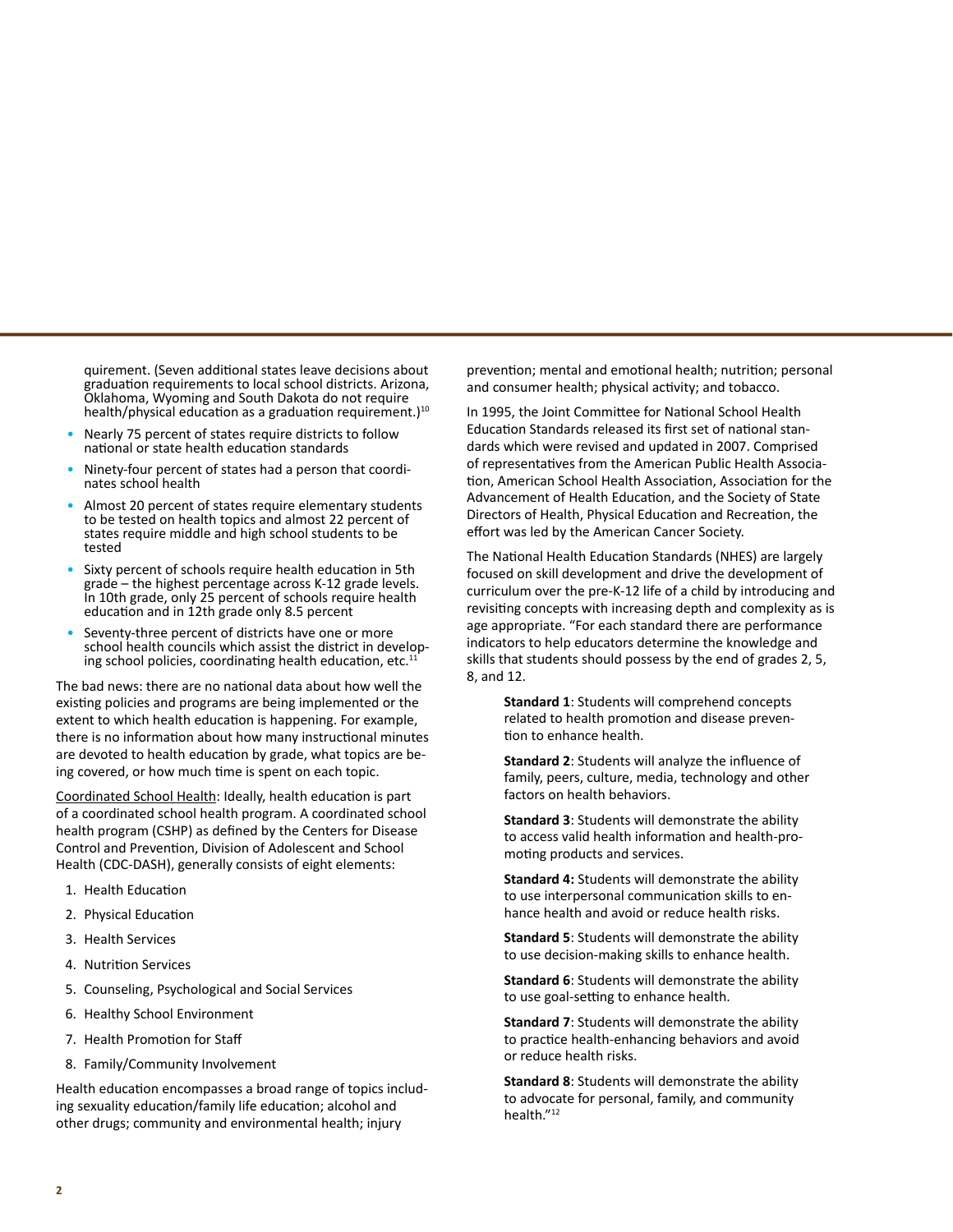According to the American Cancer Society, "most states and many districts around the country have either adopted or adapted the NHES." The National Health Education Standards deliberately avoid delving into specific content areas, including sexuality education. Given the number of health education topics – at least 10 – and grade levels (preK-12), it is unlikely that there is enough time allocated to health education to cover all relevant topics for each grade. Thus, the NHES focus on skills that are transferable across topic areas.

The emphasis on skills-based learning in health education – and other subject areas – has its share of critics. There are concerns that if we focus only on skills and do not adequately provide content that we are leaving out a critical ingredient which lays the foundation for behavior change. In contrast, others say that we have emphasized content for too long and have given priority to the memorization of facts (i.e., content) over the development of skills that can equip students to communicate and make better decisions about their health.

This tension between content and skill is particularly problematic in health education given that there are so many topic areas and little time allocated to health education in a given school year. For example, there is no consensus about which topics to include as essential aspect of sex education content and which skills are best reinforced by sex education content at each grade level. Given the fact that sexual development is a key milestone for school age children and teens, from a developmental perspective alone it makes sense to reinforce decision-making and interpersonal communication skills utilizing sex education content.

An added challenge to delivering health education is that too often decisions about which health topics are covered in a particular state or school district are driven by policy and funding "silos." For example, New Jersey has mandated specific content including suicide prevention, domestic violence, and organ donation. California mandates parenting education. Decades of "Safe and Drug Free School" funding drove the amount of time spent on drug and alcohol education which, anecdotally, negatively impacted the amount of time given to other unfunded topic areas. It is no surprise that funding drives priorities. Regardless, current funding levels for school health education not only vary widely but also are insufficient given the list of health concerns and current health status of young people.<sup>14</sup>

Issues related to the balance between skills-based learning and content, policy and funding "silos" that have prioritized some topics over others, as well as a general lack of funding have resulted in fragmented health education for students. There is a great need to look at the health and well-being of students across multiple domains and begin to appropriately map content and skill by grade level such that skills are being reinforced each year in conjunction with appropriate amounts of content within health and other curricular areas. Clearly, students should have both the knowledge and skills they need to make responsible healthy decisions.

## FEDERAL INVOLVEMENT IN HEALTH EDUCATION

At the federal level, there are two government agencies that are tasked with some aspect of improving student health – the Department of Education and the Department of Health and Human Services. Overall, however, there is very little federal funding to support school health or direct classroom instruction about health. Instead, most of the federal funding goes to support state and local efforts to support health education through dissemination of best practices, guidelines, alignment and assessment tools, data and technical assistance.

Within the Department of Education, President Obama's FY11 budget proposes "**\$410 million for a new Successful, Safe, and Healthy Students authority**, to consolidate six current authorities into a new program designed to give local communities the flexibility to focus on their greatest needs in the areas of improving school climate and safety; promoting student physical and mental health, preventing student drug and alcohol use; and expanding family and community engagement. The request is an increase of \$45 million, or 12 percent, over 2010 funding for the antecedent program authorities."<sup>15</sup>

Within the Department of Health and Human Services, there are four agencies that address some aspect of school health including teen pregnancy, STD and HIV prevention. These include the Centers for Disease Control and Prevention, Office of Adolescent Health, Administration for Children and Families, and Office of Population Affairs.

Centers for Disease Control and Prevention (CDC) – By far, the CDC's Division of Adolescent and School Health (DASH) tops the list of dedicated resources to improve school health. DASH's mission is "to promote the health and well-being of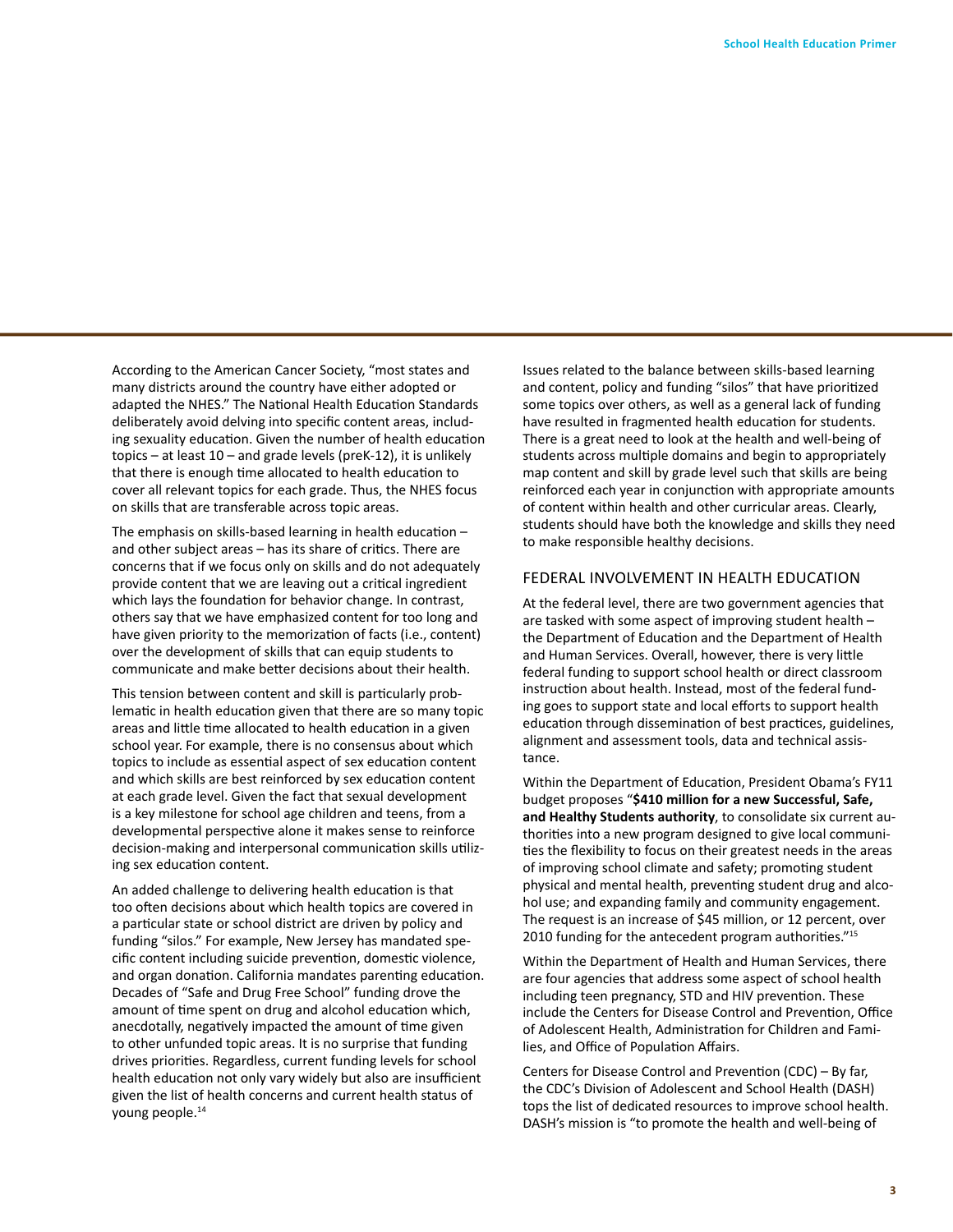children and adolescents to enable them to become healthy and productive adults" by employing four key strategies:

- 1. **Identifying and Monitoring**. DASH does this by coordinating the following:
- a. Youth Risk Behavior Surveillance System (YRBSS) which provides the only national, state and local level data on priority health risk-behaviors including those that contribute to unintended pregnancy and/or sexually transmitted diseases including HIV/AIDS. (However, not all states participate in YRBSS and some states have their own surveys.)
- b. School Health Profiles, which assess school health education requirements and policies as well as community involvement in school health programs primarily at the state and large urban school district level.
- c. School Health Policies and Programs Study (SHPPS), which provides similar data to the School Health Profile but goes much deeper in assessing health policy and practice at not only the state level but also district, school and classroom levels. It also collects detailed information about who is teaching health education.
- 2. **Synthesizing and Applying Research**. DASH provides research-based recommendations and guidelines on various health related topic areas as well as curriculum assessment tools such as the Health Education Curriculum Analysis Tool (HECAT).
- 3. **Enabling Constituents**. DASH provides funding to 49 state departments of education, the District of Columbia, six territories and 16 large urban districts to coordinate HIV/ AIDS prevention activities. In addition, it funds 23 states to establish and run coordinated school health programs and 23 other non-governmental entities that provide a broad array of technical assistance and training to support high quality programming.
- 4. **Evaluating**. DASH provides technical assistance on evaluation to its grantees and also conducts its own evaluation processes to identify best practices.<sup>16</sup>

The CDC Divisions of HIV/AIDS Prevention (DHAP) and STD Prevention (DSTDP) also play a role in school health, but to a lesser extent. Mostly, they provide funding for smaller projects that may supplement DASH-funded efforts.

Finally, the CDC's Division of Reproductive Health (DRH) works in the area of adolescent health through its Teenage Pregnancy Prevention: Integrating Services, Program and Strategies Through Communitywide Initiatives. To learn more visit http://www.cdc.gov/TeenPregnancy/PreventTeenPreg.htm.

Office of Adolescent Health (OAH) – In 1992, the federal government created the Office of Adolescent Health (OAH); the office was not funded, however, until 2010. The OAH is charged with coordinating all activities within the U.S. Department of Health and Human Services that relate to adolescent "disease prevention, health promotion, preventive health services, and health information and education," including program design, support, and evaluation, trend monitoring, adolescent health research projects, and training for health providers who work with adolescents. OAH was also designed to carry out demonstration projects to improve adolescent health.<sup>[1]</sup> This office provides the opportunity to prioritize adolescent health, address the inter-related health needs of all adolescents, and provide true, comprehensive sex education that promotes healthy behaviors and relationships for all young people.

In 2010, OAH began administering a new teenage pregnancy prevention initiative to provide \$100 million in grant funding – \$75 million to replicate evidence-based programs and \$25 million for innovative or promising approaches to teen pregnancy prevention that do not yet have a quantitative evaluation. To learn more, visit: http://www.hhs.gov/ash/oah/ prevention/grantees/index.html.

Two other offices within the DHHS that play a lesser role in school health are the Administration for Children and Families (ACF) and Office of Population Affairs (OPA). Because ACF oversaw the Community Based Abstinence Education grant making program, it became synonymous with abstinenceonly-until-marriage funding. Today, ACF is charged with managing programs at the federal level that "promote the economic and social well-being of families, children, individuals and communities."<sup>17</sup> As such, ACF administers a varied and far-reaching number of federal programs, including Title V, Section 510 Abstinence Education which was recently reauthorized (\$50 million) through health care reform.

ACF also administers the new Personal Responsibility Education Program (PREP) established as part of health care reform. This program allocated \$55 million to states for implementation of evidence-based programs to prevent pregnancy and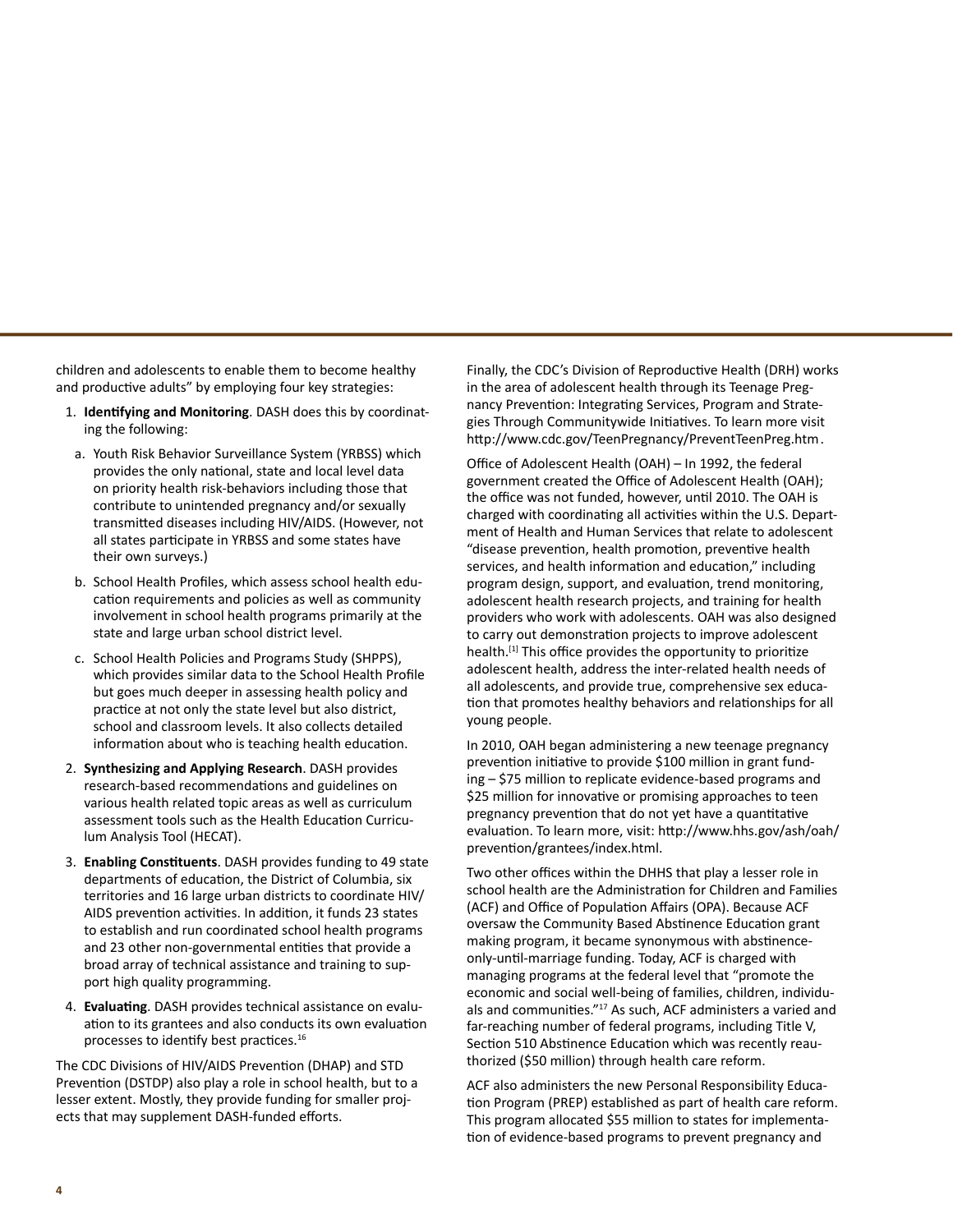disease, including HIV. Also included was \$10 million for innovative strategies to reduce teen pregnancy and disease. An additional \$10 million was allocated for use by tribal communities and for program evaluation and support. Because each state submits its own plan to utilize Title V and PREP funding, it is unclear how much funding will support schoolbased efforts.

OPA is responsible for implementing the Title X family planning program, which provides public funding to support a national network of family planning providers that provide free or low-cost, confidential sexual and reproductive health services to low income, uninsured individuals, including adolescents. Many Title X family planning providers also have a community education program which may provide outreach and education within public schools.

### UNDERSTANDING SCHOOL HEALTH IN YOUR STATE

At the state level, there is a tremendous amount of variation in health education in the schools. To map the existing status of health and sexuality education in your state, you might begin by:

- Understanding who the decision makers are when it comes to health education and their respective roles. Key decision makers include members of the:
	- State Board of Education
	- State Department of Education
	- State Legislature
- Please see http://www.futureofsexed.org/publiceduca- tionprimer.html to learn more about your state's public education and decision-making structure.
- Reviewing your state's school health policies via the National Association of State Boards of Education's State School Health Policy Database at http://nasbe.org/ healthy\_schools/hs/index.php.
- Reviewing your state's health education content stan- dards. It is best to go directly to your state's department of education for this information.
- Learning more about your state's policy regarding coordi- nating or advisory councils at http://nasbe.org/healthy\_ schools/hs/bytopics.php?topicid=6100&catExpand=acd nbtm\_catF. Some states require School Health Advisory Committees. These committees typically are mandated to include certain school staff (e.g., health teacher, school nurse) and community members (e.g., faith-community representative, parent, student, etc.)
- Learning more about professional development require- ments for teachers. For example, do teachers have to ob- tain a certain number of professional development hours each year? Does the required professional development have to be in their content area? Your state's department of education is a good starting point for gathering this information.
- Understanding what type of undergraduate and/or graduate training, as well as certification, teachers must have in your state in order to teach sexuality education. Are health teachers required to be certified in health education and/or have any background in human sexual- ity in order to teach that subject area?
- Contacting your state's school health education staff to learn more. For a directory, visit http://directory.thesociety.org/. School health education staff could include your state's DASH funded HIV/AIDS prevention coordinator (in every state except Utah) and/or coordinated school health program staff (in 23 states). Some questions to ask:
	- What are the state laws and/or policies pertaining to health and sexuality education?
	- What are some model school-based sex education programs that exist throughout the state?
	- Who is responsible for monitoring and advancing this issue in your state?
	- What kind of support exists within the state depart-<br>ment of education for sexuality education and/or State Department of Health? Who are the champi- ons?
	- What funding opportunities exist at the local level to support sexuality education implementation?
	- What are some of your priorities for advancing sex education?

### UNDERSTANDING SCHOOL HEALTH IN YOUR SCHOOL DISTRICT

At the district level, the variation continues. As you drill down to an individual school district after having mapped the state policies and content standards, it becomes an issue of school climate, capacity and available resources. To begin, you will want to learn:

- About the local decision-making structure including local school board, superintendent, building principals, cur- riculum coordinators or directors and individual class- room teachers.
- How much support exists for sex education in the cur- riculum at the district (i.e., superintendent), community